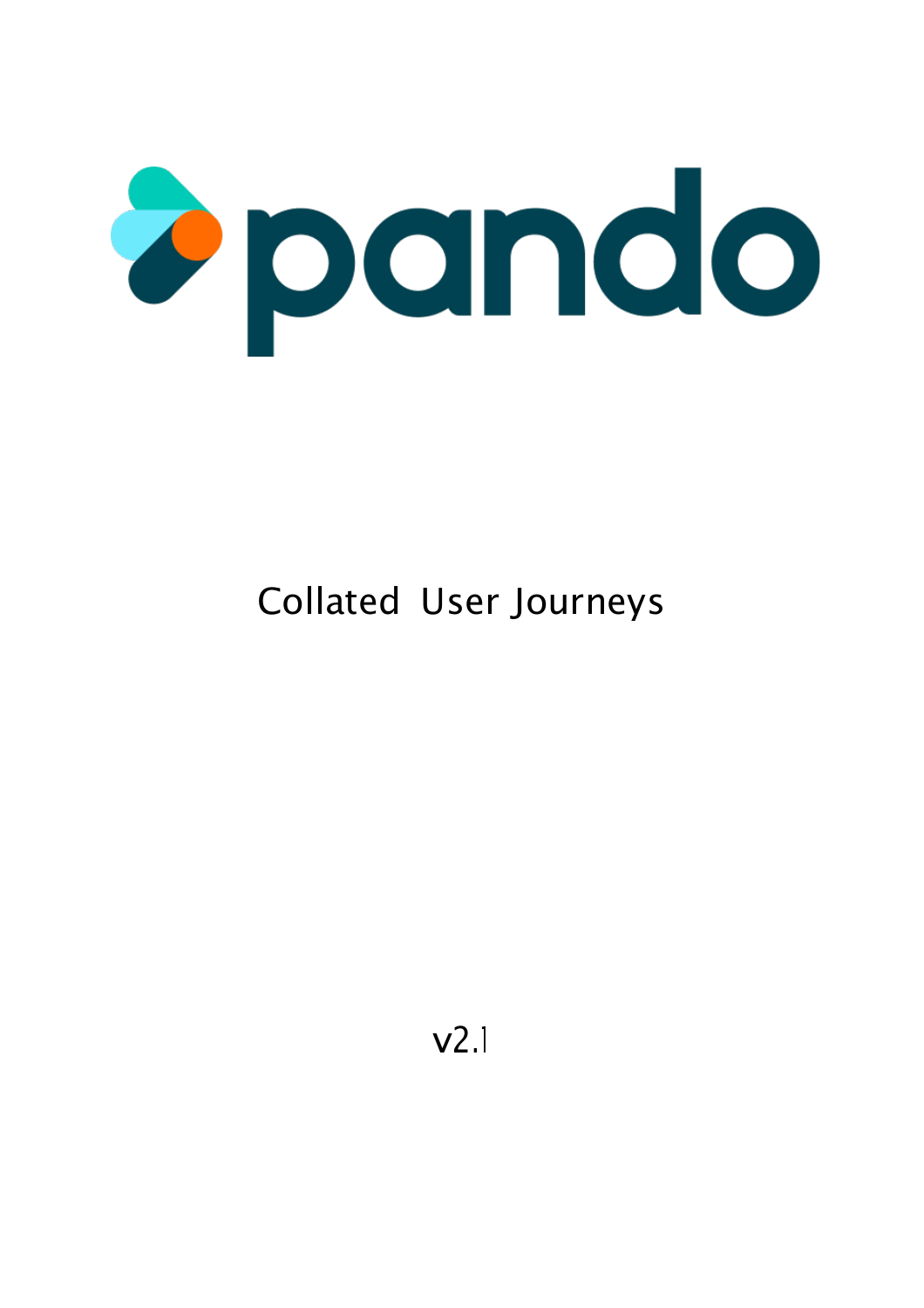## Contents

- 1. Adding a user to a team
- 2. Creating a team
- 3. Deleting a team
- 4. Sending a message to a user
- 5. Sharing a file
- 6. Turn off notifications for a specific chat
- 7. Export image to NHS email
- 8. Create a Forum
- 9. Join a forum
- 10. Leave a forum
- 11. Creating a new patient task
- 12. Creating a new patient card
- 13. Attaching a photo to a patient card
- 14. Export a patient card to NHS email
- 15. Set availability
- 16. Invite colleagues to Pando
- 17. Onboarding
- 18. Sharing a photo with another user
- 19. Taking a photo and saving it
- 20. Asking Advice Requestor
- 21. Asking Advice Receiving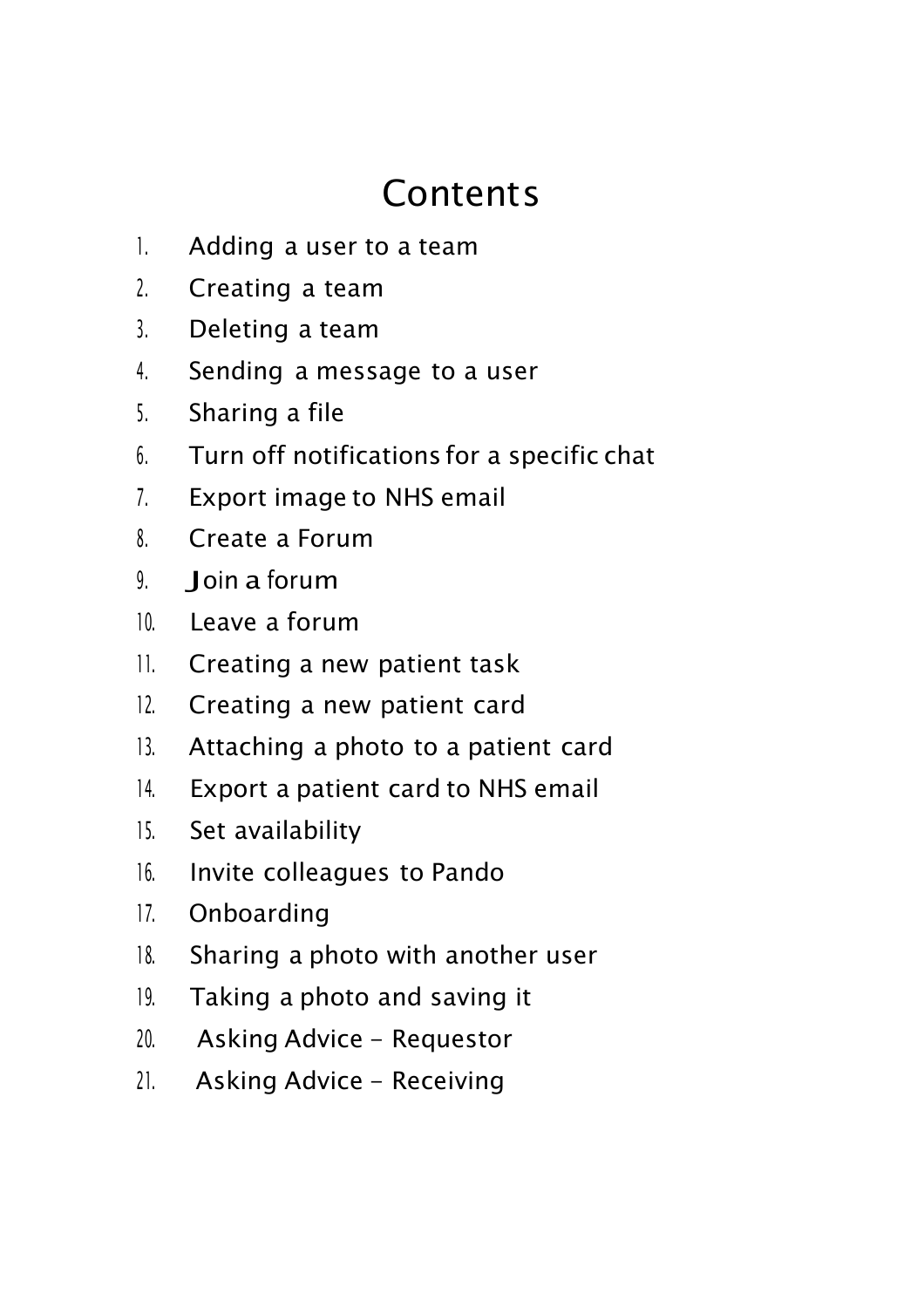| PROJECT<br><b>User Joumeys</b>                |                                                                               | JOURNEY MAP<br>Adding a member to a team     |                                                                                                                                       |                                                                                                                                         |                                |                                |                             |                                 |                                                                   |                               |                                            |                                                         | $\sim$ smaply |
|-----------------------------------------------|-------------------------------------------------------------------------------|----------------------------------------------|---------------------------------------------------------------------------------------------------------------------------------------|-----------------------------------------------------------------------------------------------------------------------------------------|--------------------------------|--------------------------------|-----------------------------|---------------------------------|-------------------------------------------------------------------|-------------------------------|--------------------------------------------|---------------------------------------------------------|---------------|
| Inifial Request                               |                                                                               | Adding a Member to a team                    |                                                                                                                                       |                                                                                                                                         |                                |                                |                             |                                 |                                                                   |                               |                                            |                                                         |               |
|                                               |                                                                               |                                              |                                                                                                                                       |                                                                                                                                         |                                |                                |                             |                                 |                                                                   |                               |                                            |                                                         |               |
| water to join a great the                     | the lankel to lette a othera<br>the als a citing a to inite the               | the factors the ap-<br>the with to be offer. |                                                                                                                                       | the tips or the time they wish.                                                                                                         | The tip in the time and of the | The top Empt Embry             | ter op at Keter             | The section for the new they in | . The top the plan area and the                                   |                               | the nion to the Hongs - Hen                | the noises addication the hu                            |               |
| Pando Clinician B PANDO CLINICIAN B'S JOURNEY |                                                                               |                                              |                                                                                                                                       |                                                                                                                                         |                                |                                |                             |                                 |                                                                   |                               |                                            |                                                         |               |
| the exist to job a graph on<br><b>Bando</b>   | the six a clinger to left.<br>the to a ten                                    | Userwaits to be added                        |                                                                                                                                       |                                                                                                                                         |                                |                                |                             |                                 |                                                                   |                               |                                            | the noires adilation the<br>have been added to the team |               |
|                                               | Paneo Clinician B PANDO CLINICIAN B'S PROBLEMS & QUESTIONS                    |                                              |                                                                                                                                       |                                                                                                                                         |                                |                                |                             |                                 |                                                                   |                               |                                            |                                                         |               |
|                                               | The firmatic in Separation of plans<br>group formally through the app         |                                              |                                                                                                                                       |                                                                                                                                         |                                |                                |                             |                                 |                                                                   |                               |                                            |                                                         |               |
|                                               | <b>Q</b> Pando Clinician / Pando Clinician B EMOTION ALJOURNEY                |                                              |                                                                                                                                       |                                                                                                                                         |                                |                                |                             |                                 |                                                                   |                               |                                            |                                                         |               |
|                                               |                                                                               |                                              |                                                                                                                                       |                                                                                                                                         |                                |                                |                             |                                 |                                                                   |                               |                                            |                                                         |               |
|                                               |                                                                               |                                              |                                                                                                                                       |                                                                                                                                         |                                |                                |                             |                                 |                                                                   |                               |                                            |                                                         |               |
|                                               | ------- <del>---</del>                                                        |                                              |                                                                                                                                       |                                                                                                                                         |                                |                                |                             |                                 |                                                                   |                               |                                            | ---------                                               |               |
|                                               |                                                                               |                                              |                                                                                                                                       |                                                                                                                                         |                                |                                |                             |                                 |                                                                   |                               |                                            |                                                         |               |
| Pando Clinician CUSTOMERJOURNEY               |                                                                               |                                              |                                                                                                                                       |                                                                                                                                         |                                |                                |                             |                                 |                                                                   |                               |                                            |                                                         |               |
|                                               | Use is slet to lette a otherax.<br>to a team                                  | User launches the app                        | Uservalidates touchID / faceID /<br>enters 4 digit passcode                                                                           | Use taps on the team they wish to . User taps on the team name at the addition summer to the series                                     |                                | <b>Usertaps Manage Members</b> | <b>Usertaps Add Members</b> |                                 | the top the plan areas and to<br>the user                         | Usertaps Add in the top right | for stess to the finite.<br>Members screen |                                                         |               |
|                                               | Pando Clinician PAIN POINTS : PROBLEMS & QUESTIONS                            |                                              |                                                                                                                                       |                                                                                                                                         |                                |                                |                             |                                 |                                                                   |                               |                                            |                                                         |               |
|                                               |                                                                               |                                              | Every time you spend more than 5 sints of $d$ the appropriate to validate touchild                                                    | If the term $\,$ has not been used $\,$ recentl $y_{\alpha}$ . The user $\,$ will need to see the term $\,$ , taking $\,$ more<br>time. | feature                        |                                |                             |                                 | An erec is self as an in hel-<br>to pass consist of you           |                               |                                            |                                                         |               |
|                                               |                                                                               |                                              |                                                                                                                                       |                                                                                                                                         |                                |                                |                             |                                 |                                                                   |                               |                                            |                                                         |               |
|                                               | <b>R</b> Pando Clinician ID EAS: O PPORTUNITIES AND SOLUTIONS FOR PAIN POINTS |                                              |                                                                                                                                       |                                                                                                                                         |                                |                                |                             |                                 |                                                                   |                               |                                            |                                                         |               |
|                                               |                                                                               |                                              | $\label{eq:1} \begin{array}{llll} \text{Kup} & \text{total 1} & \text{static 1} & \text{for new} \\ \text{time} & & & \\ \end{array}$ | integrantly and tons are mily<br>accessible                                                                                             | button                         |                                |                             |                                 | Also the postage of the order to<br>name, as well as the +/- icon |                               |                                            |                                                         |               |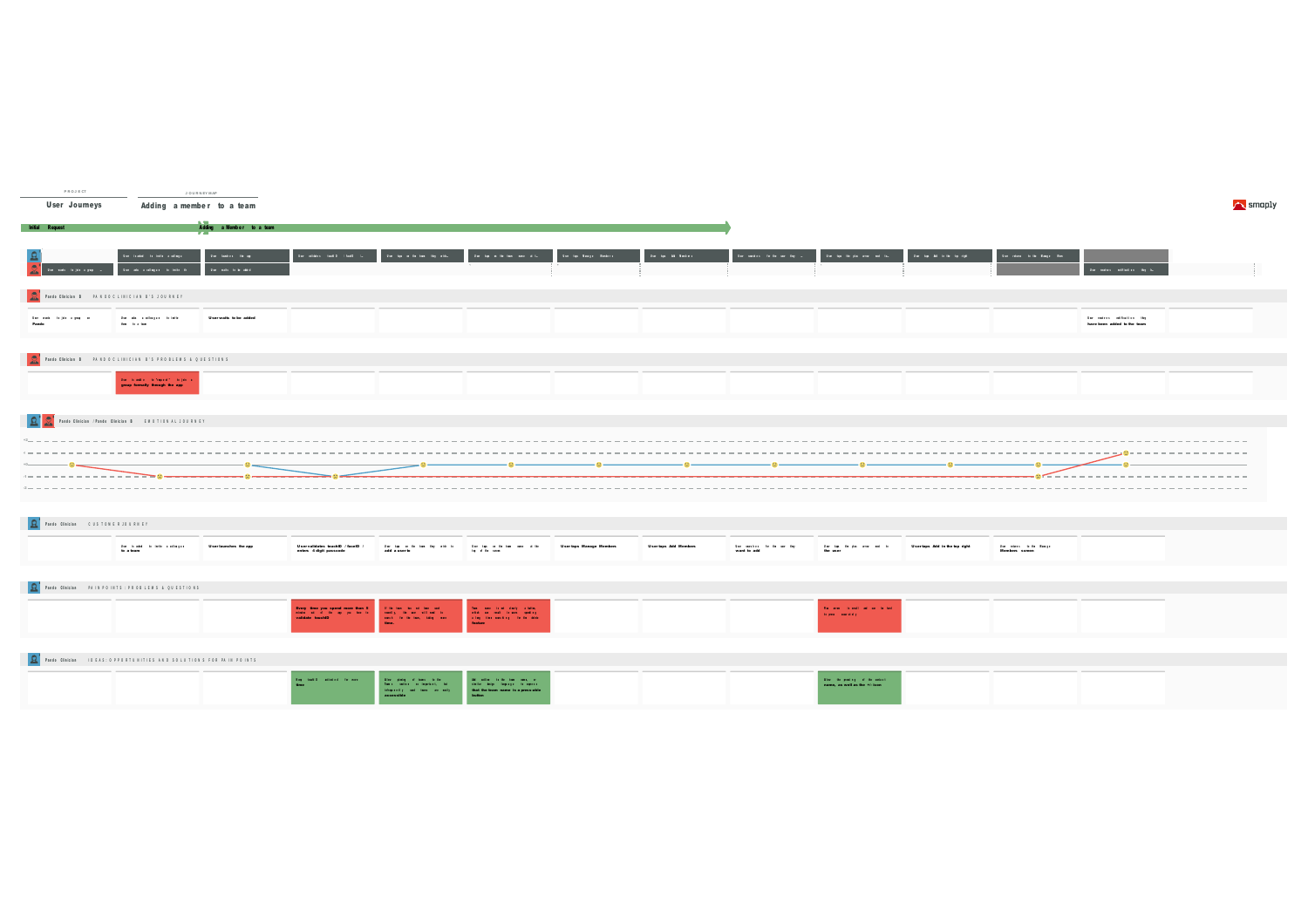| PROJECT                                                        | JOURNEYMAP                                         |                                                                                            |                                                                                               |                                                           |                                                              |                                                               |                                                         |                          |
|----------------------------------------------------------------|----------------------------------------------------|--------------------------------------------------------------------------------------------|-----------------------------------------------------------------------------------------------|-----------------------------------------------------------|--------------------------------------------------------------|---------------------------------------------------------------|---------------------------------------------------------|--------------------------|
| User Journeys                                                  | Create a Team                                      |                                                                                            |                                                                                               |                                                           |                                                              |                                                               |                                                         | $\sim$ smaply            |
| <b>Opening Pando</b>                                           |                                                    |                                                                                            | <b>A C</b><br><b>Creating a Team</b>                                                          |                                                           |                                                              |                                                               |                                                         |                          |
| User wants to create a team                                    | User launches the app                              | User validates touch ID / faceID $/$                                                       | User locates the 'Add Team' but                                                               | User adds the Team name in the                            | User adds members to the team                                | User locates colleagues to add t                              | User taps Create to finish the te                       | Team opens automatically |
| Pando Clinician                                                | CUSTOMERJOURNEY                                    |                                                                                            |                                                                                               |                                                           |                                                              |                                                               |                                                         |                          |
| User wants to create a team to<br>communicate with other users | User launches the app                              | User validates touch ID / face ID /<br>enters 4 digit passcode                             | User locates the 'Add Team' button                                                            | User adds the Team name in the<br>'Team name'<br>text box | User adds members to the team by<br>tapping 'Manage Members' | User locates colleagues to add<br>through the Pando Directory | User taps Create to finish the team<br>creation process | Team opens automatically |
|                                                                |                                                    |                                                                                            |                                                                                               |                                                           |                                                              |                                                               |                                                         |                          |
| Pando Clinician                                                | PAIN POINTS: PROBLEMS & QUESTIONS                  |                                                                                            |                                                                                               |                                                           |                                                              |                                                               |                                                         |                          |
|                                                                |                                                    | Every time you spend more than 5<br>minutes out of the app you have to<br>validate touchID | 'Add Team' button is small and<br>positioned very close to the 'Add<br>Direct Message' button |                                                           |                                                              |                                                               |                                                         |                          |
|                                                                |                                                    |                                                                                            |                                                                                               |                                                           |                                                              |                                                               |                                                         |                          |
| Pando Clinician                                                | EMOTIONAL JOURNEY                                  |                                                                                            |                                                                                               |                                                           |                                                              |                                                               |                                                         |                          |
|                                                                |                                                    |                                                                                            |                                                                                               |                                                           |                                                              |                                                               |                                                         |                          |
|                                                                |                                                    |                                                                                            |                                                                                               |                                                           |                                                              |                                                               |                                                         |                          |
|                                                                |                                                    |                                                                                            |                                                                                               |                                                           |                                                              |                                                               |                                                         |                          |
|                                                                |                                                    |                                                                                            | ------ <del>---</del> U <del>ran-------</del> -                                               |                                                           |                                                              |                                                               |                                                         |                          |
|                                                                |                                                    |                                                                                            |                                                                                               |                                                           |                                                              |                                                               |                                                         |                          |
|                                                                |                                                    |                                                                                            |                                                                                               |                                                           |                                                              |                                                               |                                                         |                          |
|                                                                |                                                    |                                                                                            |                                                                                               |                                                           |                                                              |                                                               |                                                         |                          |
| Pando Clinician                                                | IDEAS: OPPORTUNITIES AND SOLUTIONS FOR PAIN POINTS |                                                                                            |                                                                                               |                                                           |                                                              |                                                               |                                                         |                          |
|                                                                |                                                    | Keep touch ID activated for more                                                           | + symbol could be replaced by an<br>"Add" button                                              |                                                           |                                                              |                                                               |                                                         |                          |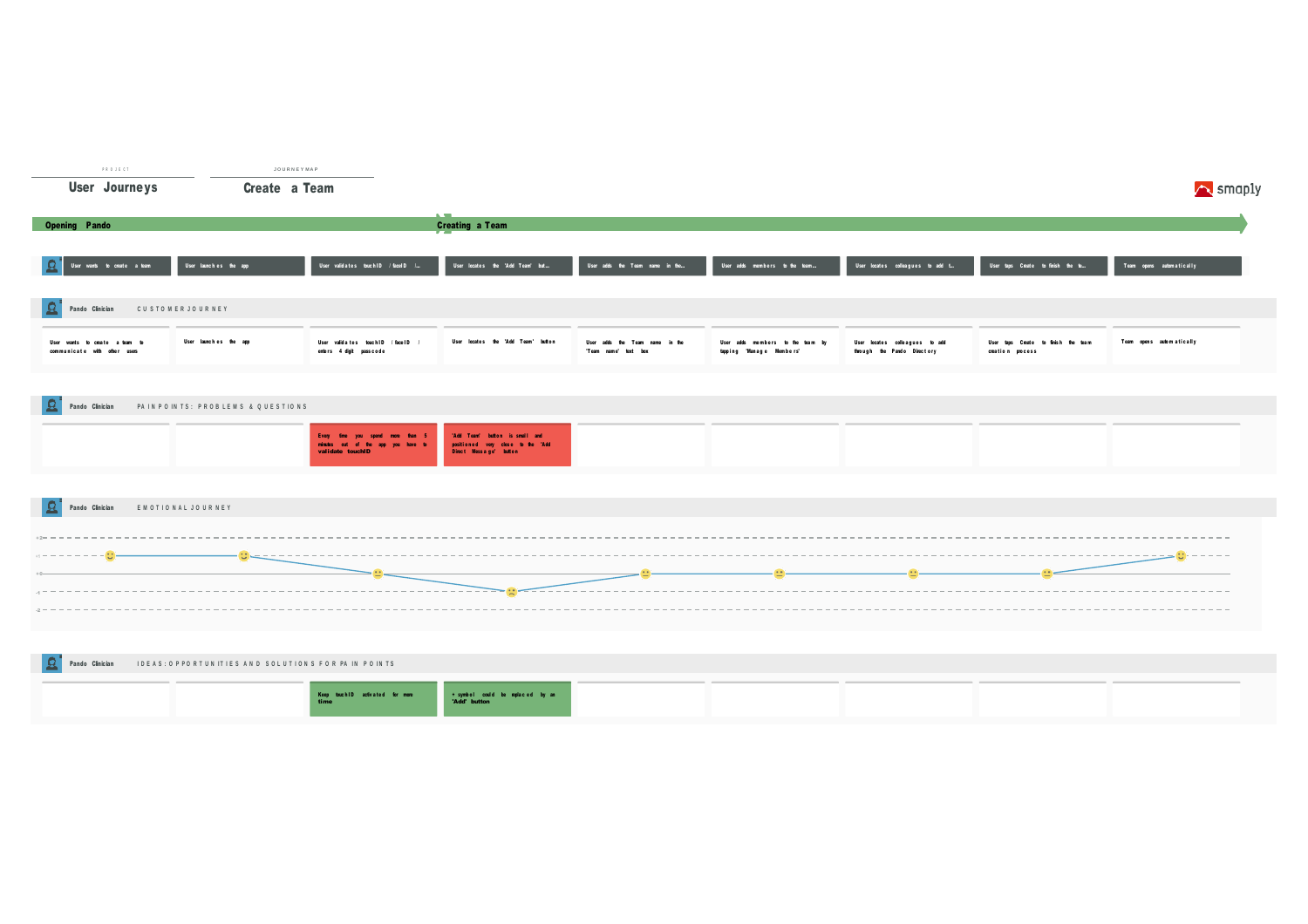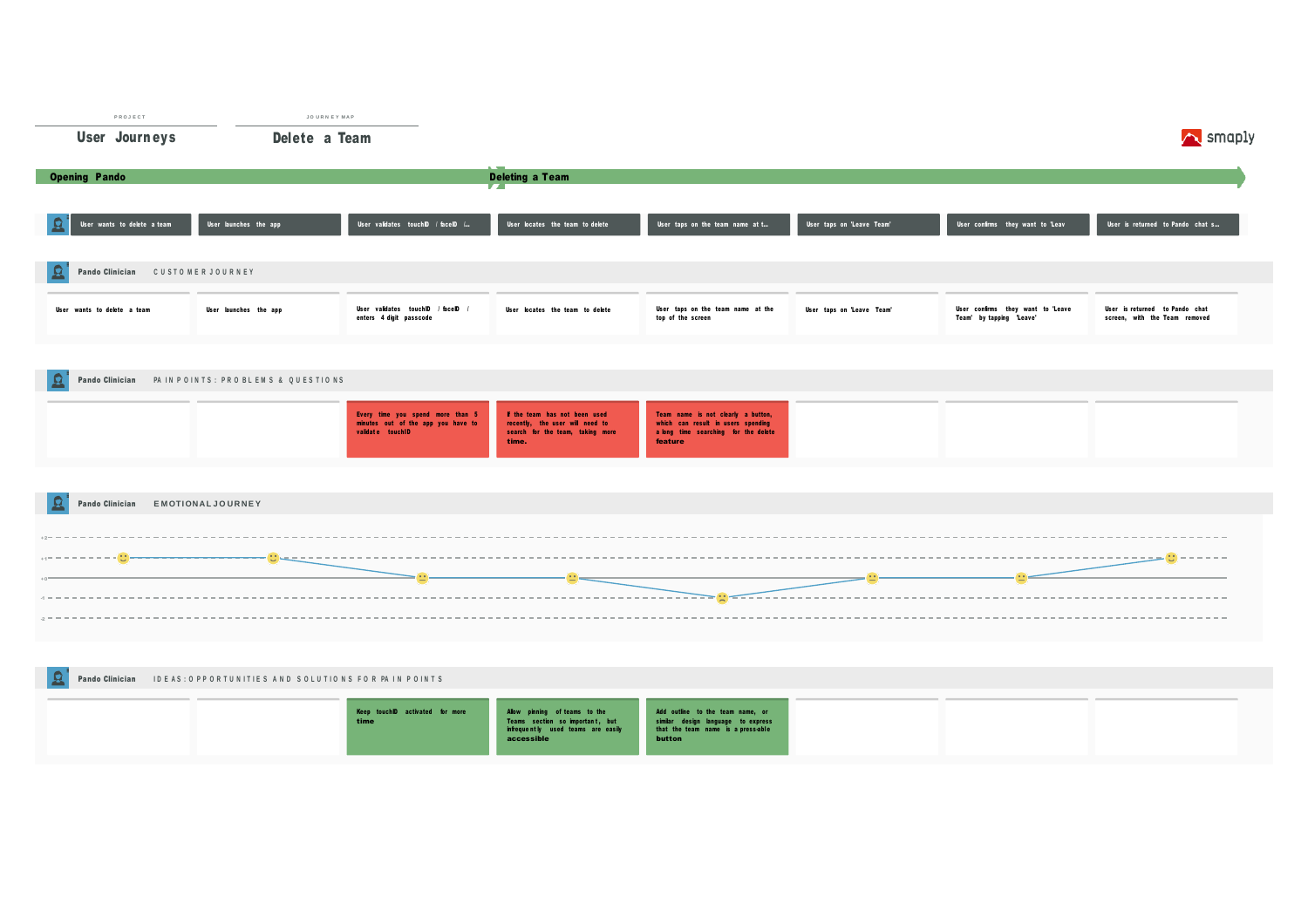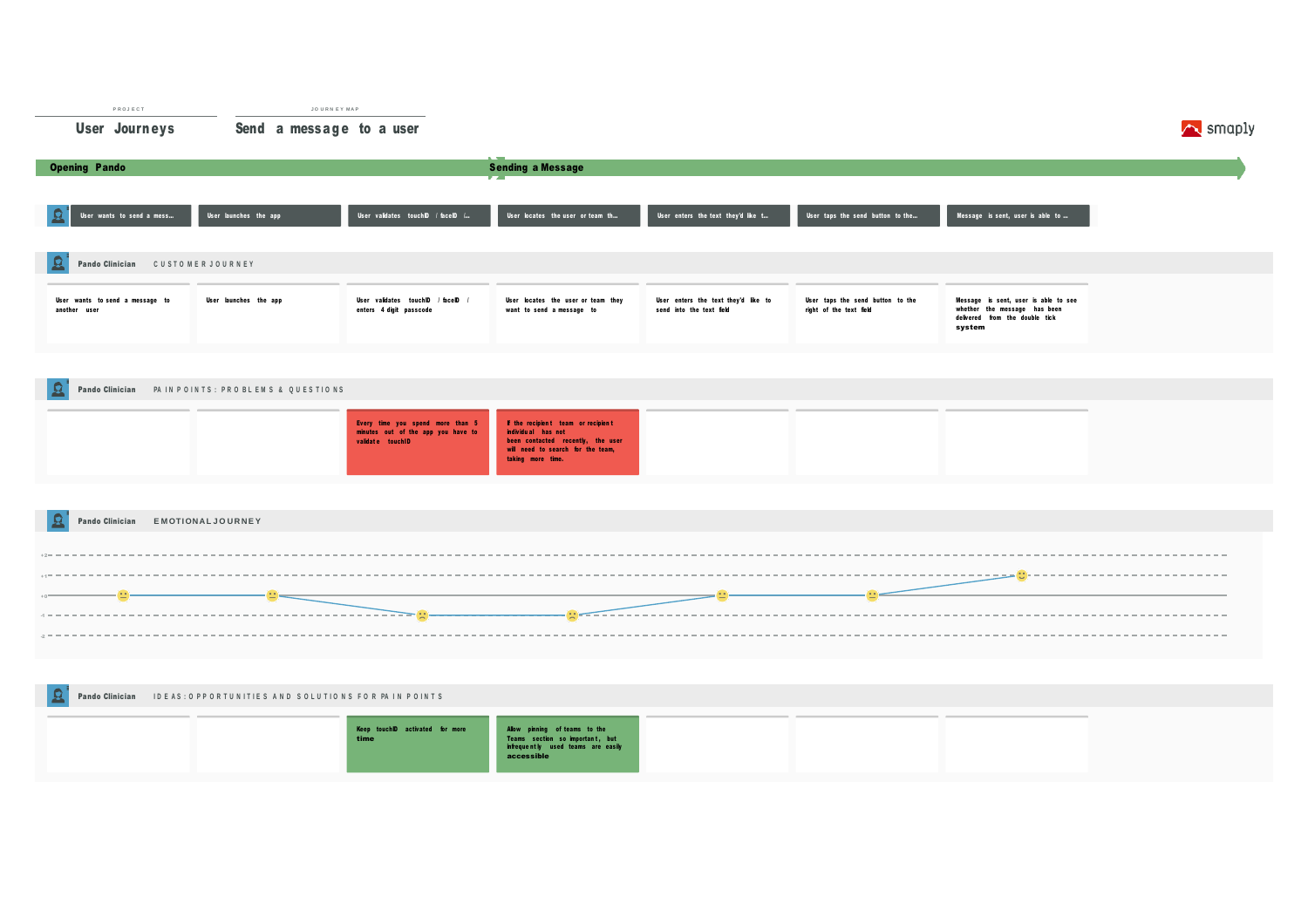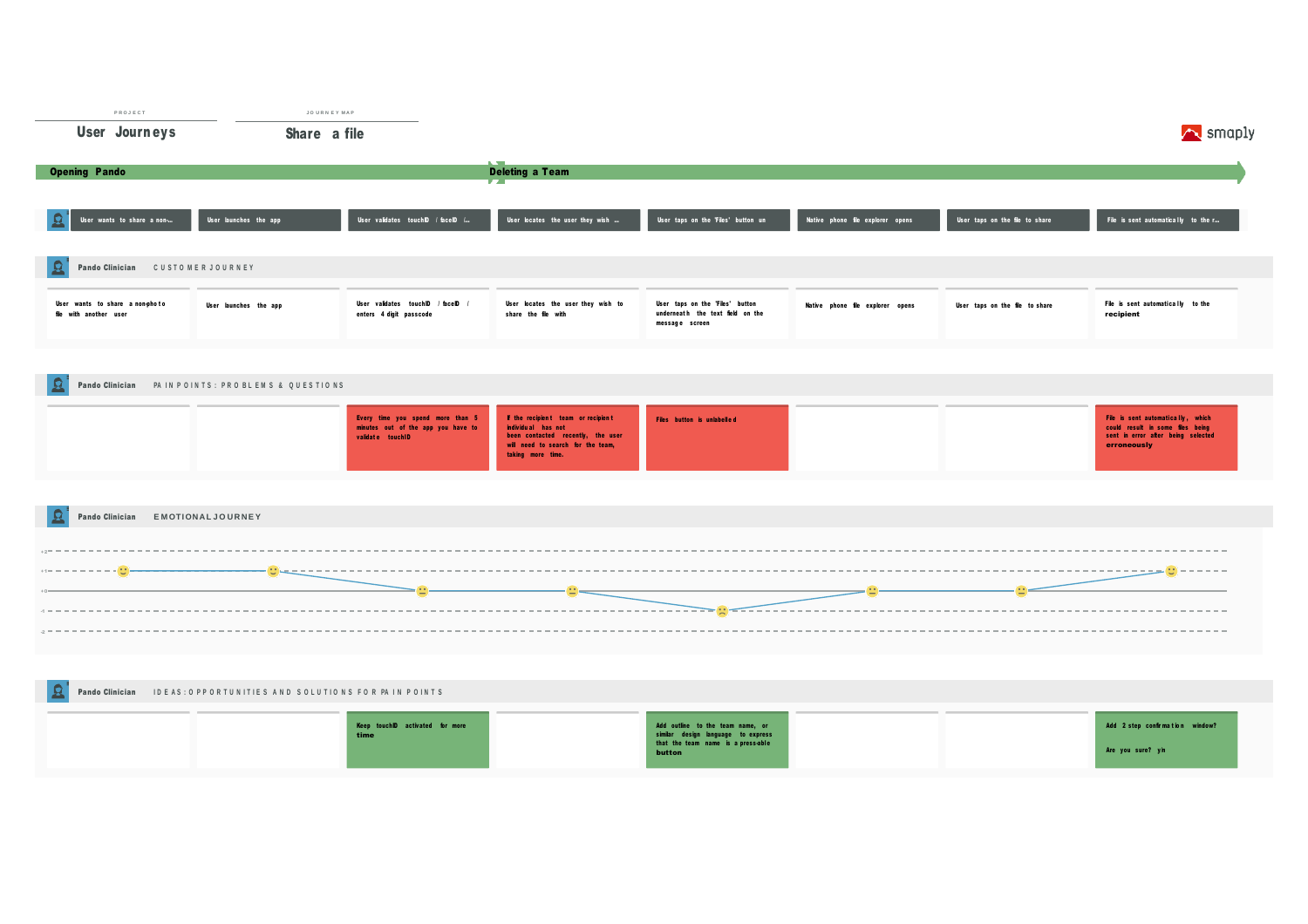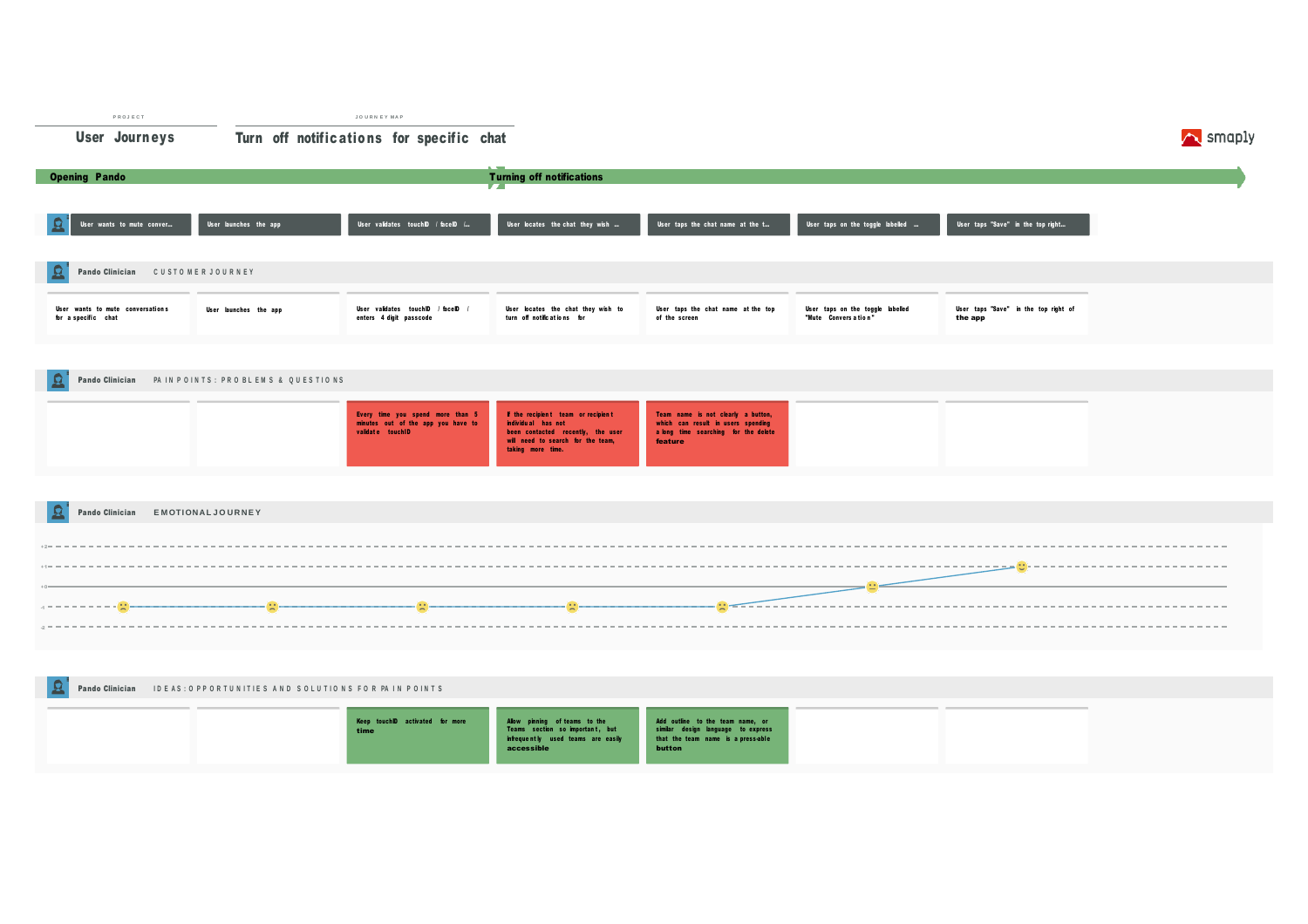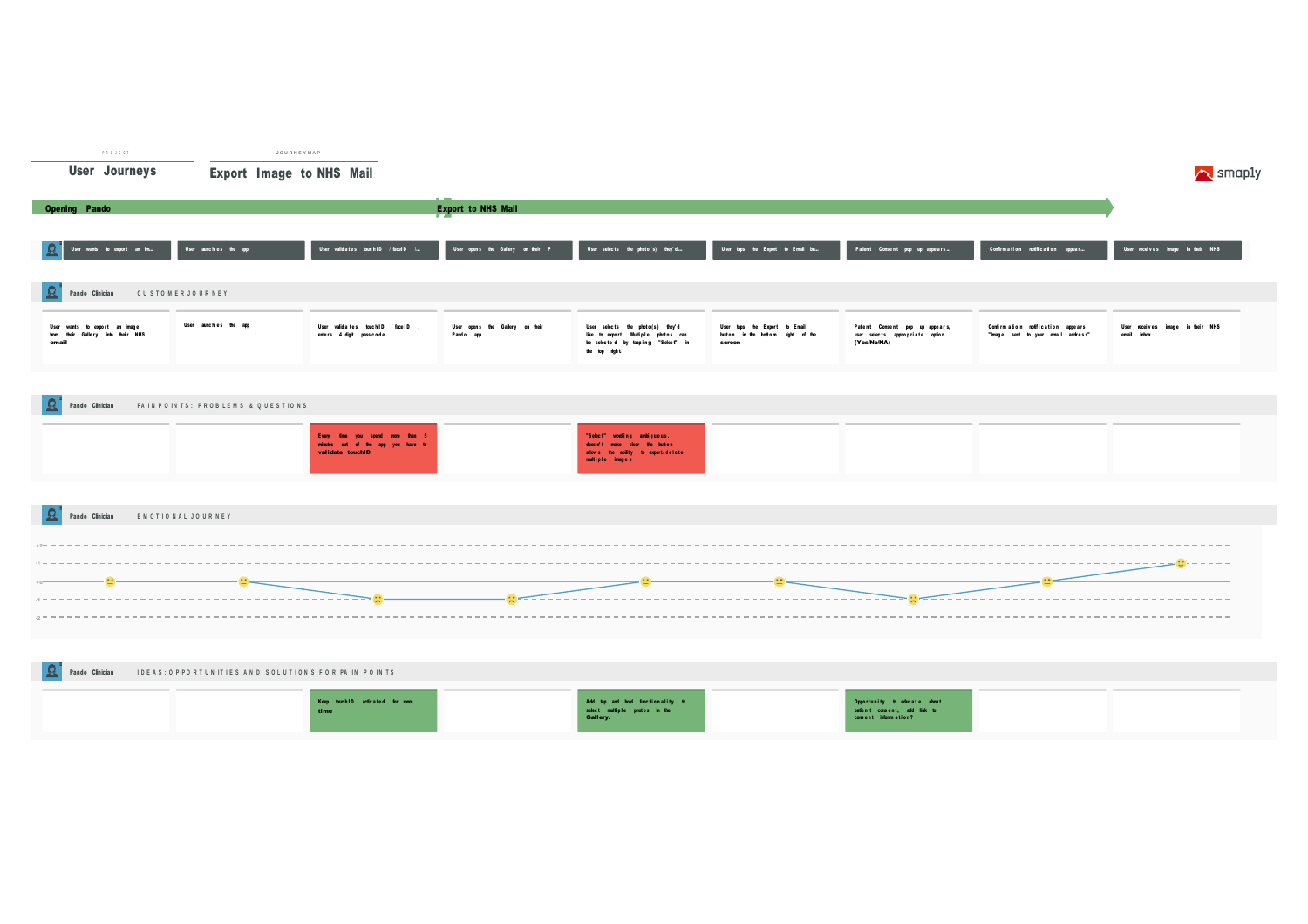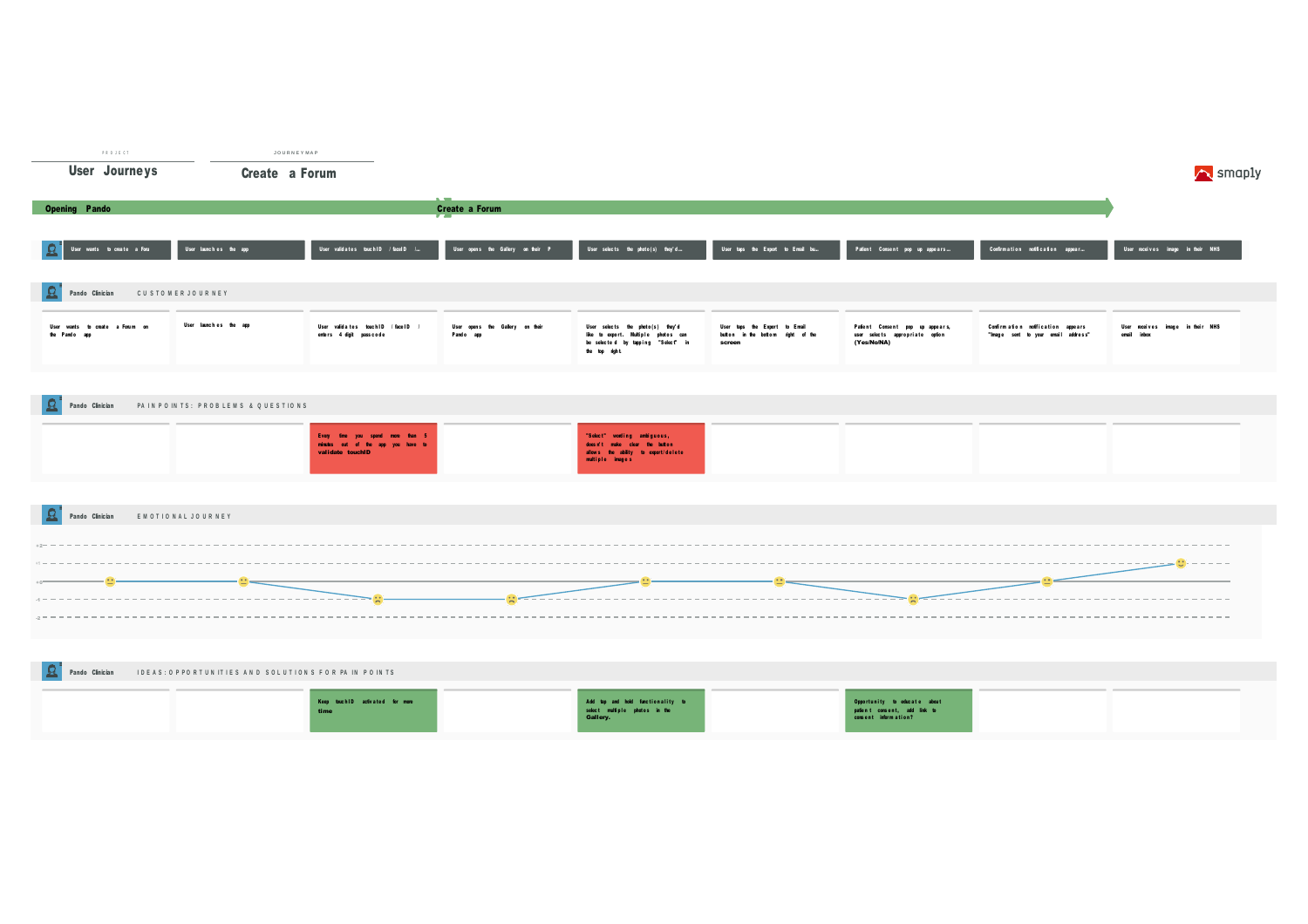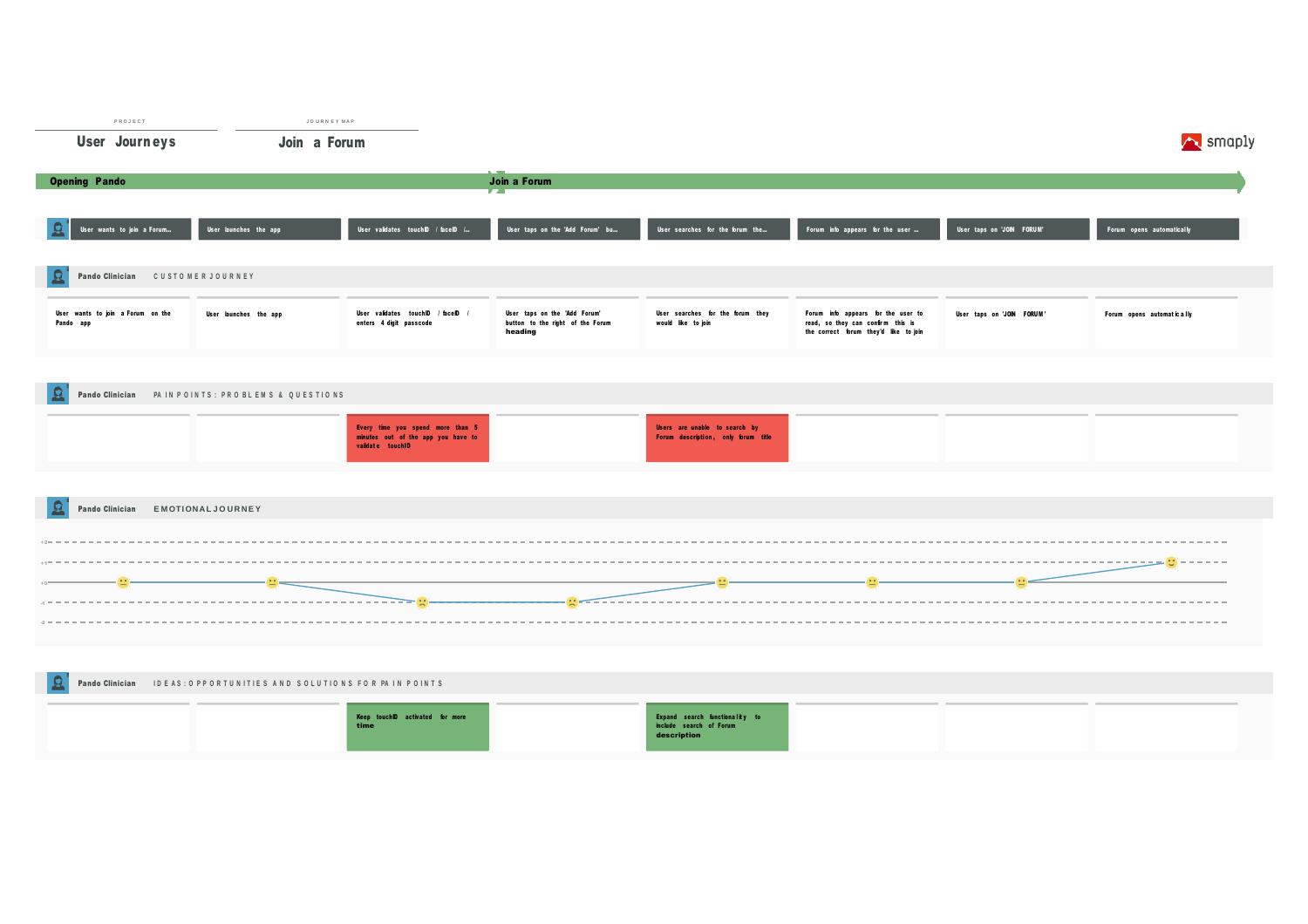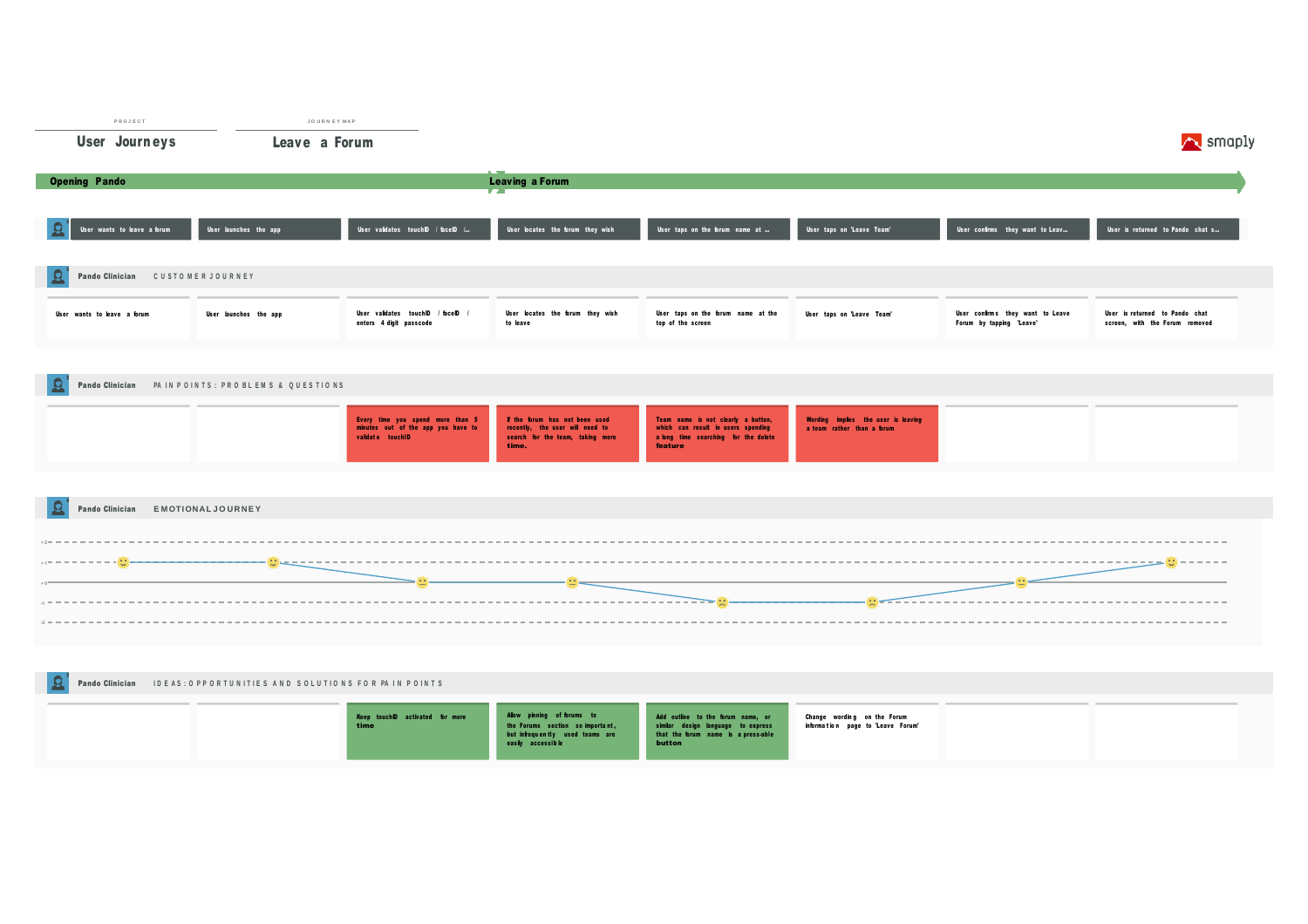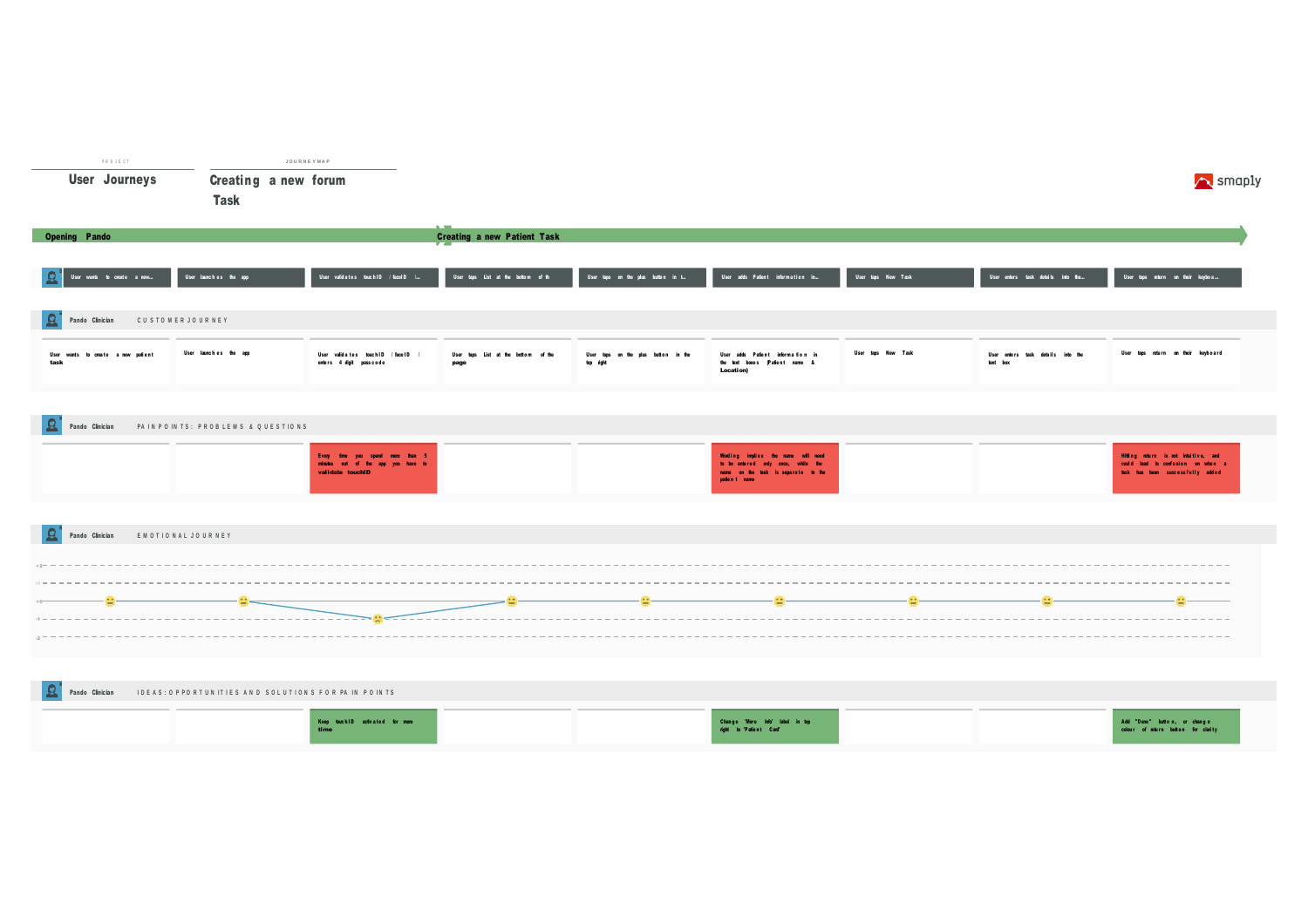| PR OJECT                                        | JOURNEY MAP                                                                              |                                                    |                                   |                                                                                                                                 |                                  |                                 |                        |                                                |
|-------------------------------------------------|------------------------------------------------------------------------------------------|----------------------------------------------------|-----------------------------------|---------------------------------------------------------------------------------------------------------------------------------|----------------------------------|---------------------------------|------------------------|------------------------------------------------|
| <b>User Journeys</b>                            | <b>Creating a new Patient Card</b>                                                       |                                                    |                                   |                                                                                                                                 |                                  |                                 |                        | $\land$ smaply                                 |
| <b>Opening Pando</b>                            |                                                                                          | $\mathbf{A}$<br><b>Creating a new Patient Card</b> |                                   |                                                                                                                                 |                                  |                                 |                        |                                                |
| User wants to create a new                      | User launches the app<br>User validates touchID / faceID /                               | User taps List at the bottom of th                 | User taps on the plus button in t | User taps More Info                                                                                                             | User enters Patient name into te | User enters Notes into text box | User taps Patient Info | User adds Pafient information in               |
| C linici a n                                    | CUSTOMER JOURNEY                                                                         |                                                    |                                   |                                                                                                                                 |                                  |                                 |                        |                                                |
| User wants to<br>create<br>o nou<br>patient can | User validates touch ID / faceID<br>User launches<br>the ar<br>enters 4 digit passcode   | User tap<br>page                                   | User<br>top right                 |                                                                                                                                 | User enters<br>box               |                                 | User taps Patient Info | User adds Patient information into<br>texboxes |
|                                                 |                                                                                          |                                                    |                                   |                                                                                                                                 |                                  |                                 |                        |                                                |
| Clinici a n                                     | PAIN POINTS : PROBLEMS & QUESTIONS                                                       |                                                    |                                   |                                                                                                                                 |                                  |                                 |                        |                                                |
|                                                 | Every time you spend more than<br>minutes out of the app you have to<br>validate touchID |                                                    |                                   | Wording implies the name will need<br>to be entered only once, while the<br>name on the task is separate to the<br>patient name |                                  |                                 |                        |                                                |
|                                                 |                                                                                          |                                                    |                                   |                                                                                                                                 |                                  |                                 |                        |                                                |
| Clinici a n                                     | EM OTION AL JO URNEY                                                                     |                                                    |                                   |                                                                                                                                 |                                  |                                 |                        |                                                |
|                                                 |                                                                                          |                                                    |                                   |                                                                                                                                 |                                  |                                 |                        |                                                |
|                                                 |                                                                                          |                                                    |                                   |                                                                                                                                 |                                  |                                 |                        |                                                |
|                                                 |                                                                                          |                                                    |                                   |                                                                                                                                 |                                  |                                 |                        |                                                |
|                                                 |                                                                                          |                                                    |                                   |                                                                                                                                 |                                  |                                 |                        |                                                |
| Clinici a n                                     | IDEAS: OPPORTUNITIES AND SOLUTIONS FOR PAIN POINTS                                       |                                                    |                                   |                                                                                                                                 |                                  |                                 |                        |                                                |
|                                                 | Keep touchID activated for more<br>time                                                  |                                                    |                                   | Change 'More Info' la<br>right to 'Patient Card'                                                                                |                                  |                                 |                        |                                                |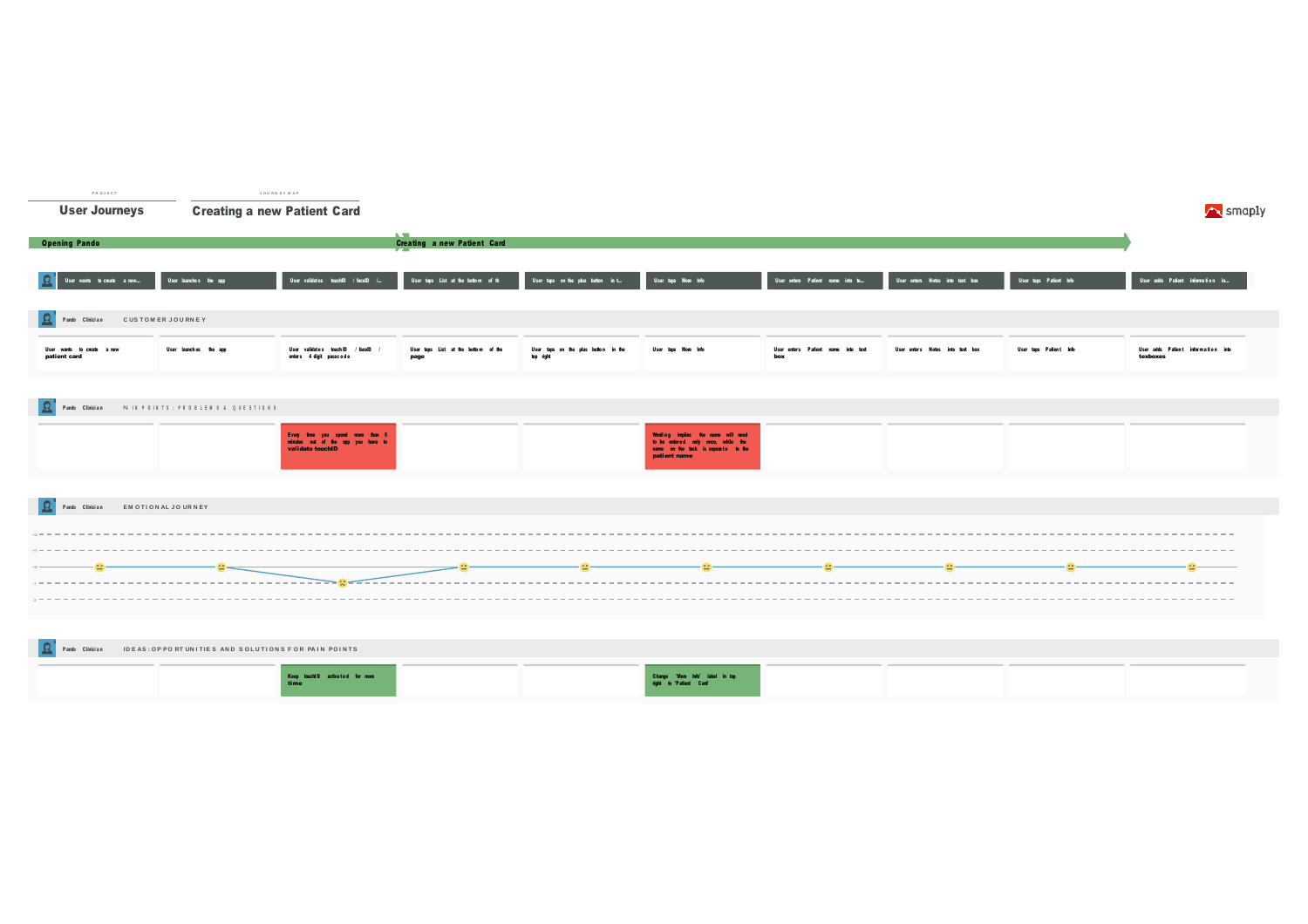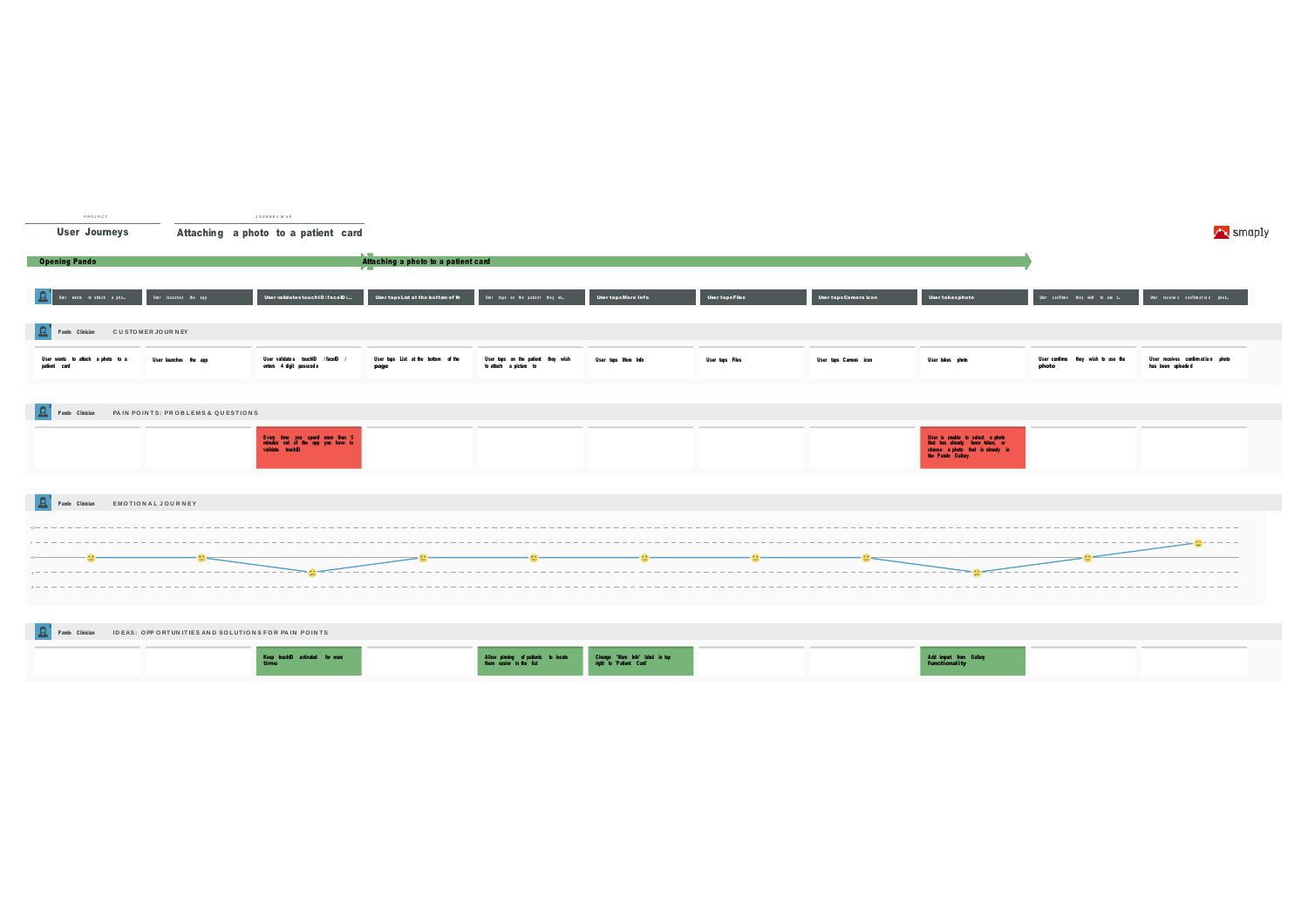| <b>PROJECT</b>                             |                                                    | <b>JOURNEYMAP</b>                                                                              |                                             |                                   |                                                 |                                 |                                    |                                         |
|--------------------------------------------|----------------------------------------------------|------------------------------------------------------------------------------------------------|---------------------------------------------|-----------------------------------|-------------------------------------------------|---------------------------------|------------------------------------|-----------------------------------------|
| <b>User Journeys</b>                       |                                                    | <b>Export a Patient Card to NHS Mail</b>                                                       |                                             |                                   |                                                 |                                 |                                    | $\sim$ smaply                           |
| <b>Opening Pando</b>                       |                                                    |                                                                                                | $\sim$<br>Export a Patient Card to NHS Mail |                                   |                                                 |                                 |                                    |                                         |
|                                            |                                                    |                                                                                                |                                             |                                   |                                                 |                                 |                                    |                                         |
| $\mathbf{Q}$<br>User wants export a patien | User launches the app                              | User validates touch ID / faceID $/$                                                           | User taps List at the bottom of th          | User taps on Patient they wish to | User taps More Info                             | User taps the export to NHS mai | User receives confirmation pafie   | Patient card arrives in users ema       |
|                                            |                                                    |                                                                                                |                                             |                                   |                                                 |                                 |                                    |                                         |
|                                            |                                                    |                                                                                                |                                             |                                   |                                                 |                                 |                                    |                                         |
| Pando Clinician<br>CUSTOMERJOURNEY         |                                                    |                                                                                                |                                             |                                   |                                                 |                                 |                                    |                                         |
| User<br>a patient card to<br>export        | User launches the app                              | User validates touch ID / face ID /                                                            | bottom of the<br>User                       | on Patient<br>User taps           | tans More Info                                  | NHS mail<br>export              | User receives confirmation patient | Patient<br>card<br>omiv o c<br>in users |
| their NHS                                  |                                                    | enters 4 digit passcode                                                                        | page                                        | export                            |                                                 | SCIP PT                         | has been<br>exported               | inbox                                   |
|                                            |                                                    |                                                                                                |                                             |                                   |                                                 |                                 |                                    |                                         |
|                                            |                                                    |                                                                                                |                                             |                                   |                                                 |                                 |                                    |                                         |
| Pando Clinician                            | PAIN POINTS: PROBLEMS & QUESTIONS                  |                                                                                                |                                             |                                   |                                                 |                                 |                                    |                                         |
|                                            |                                                    | Every time you spend more<br>than<br>minutes out of the app<br>you have to<br>validate touchID |                                             |                                   | More Info is a little ambiguous to<br>new users |                                 |                                    |                                         |
|                                            |                                                    |                                                                                                |                                             |                                   |                                                 |                                 |                                    |                                         |
|                                            |                                                    |                                                                                                |                                             |                                   |                                                 |                                 |                                    |                                         |
| Pando Clinician<br>EMOTIONAL JOURNEY       |                                                    |                                                                                                |                                             |                                   |                                                 |                                 |                                    |                                         |
|                                            |                                                    |                                                                                                |                                             |                                   |                                                 |                                 |                                    |                                         |
|                                            |                                                    |                                                                                                |                                             |                                   |                                                 |                                 |                                    |                                         |
|                                            |                                                    |                                                                                                |                                             |                                   |                                                 |                                 |                                    |                                         |
|                                            |                                                    |                                                                                                |                                             |                                   |                                                 |                                 |                                    |                                         |
|                                            |                                                    |                                                                                                |                                             |                                   |                                                 |                                 |                                    |                                         |
|                                            |                                                    |                                                                                                |                                             |                                   |                                                 |                                 |                                    |                                         |
|                                            |                                                    |                                                                                                |                                             |                                   |                                                 |                                 |                                    |                                         |
| Pando Clinician                            | IDEAS: OPPORTUNITIES AND SOLUTIONS FOR PAIN POINTS |                                                                                                |                                             |                                   |                                                 |                                 |                                    |                                         |
|                                            |                                                    |                                                                                                |                                             |                                   |                                                 |                                 |                                    |                                         |
|                                            |                                                    | Keep touch ID activated for more<br>time                                                       |                                             |                                   | Change 'More Info'<br>right to 'Patient Card'   |                                 |                                    |                                         |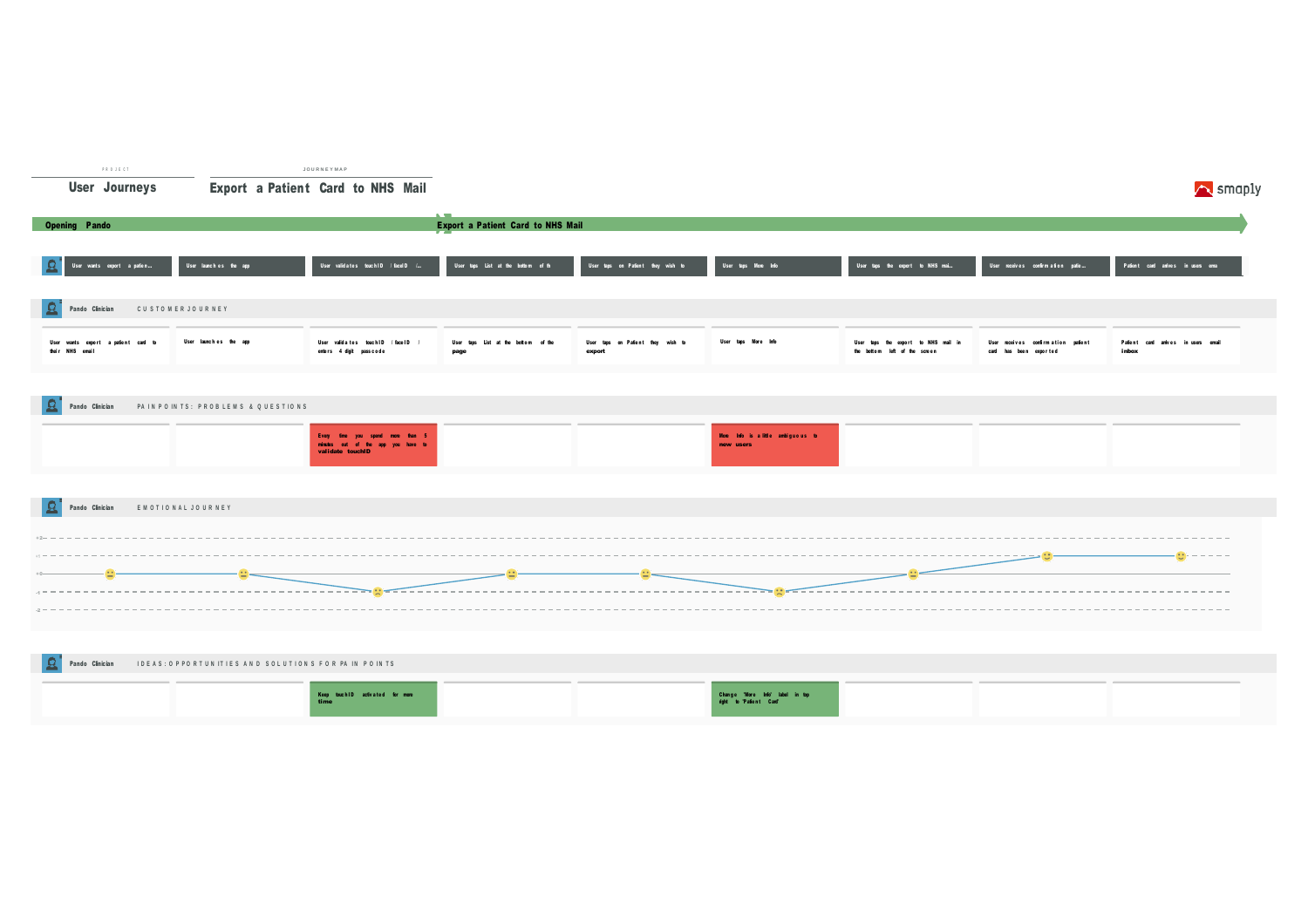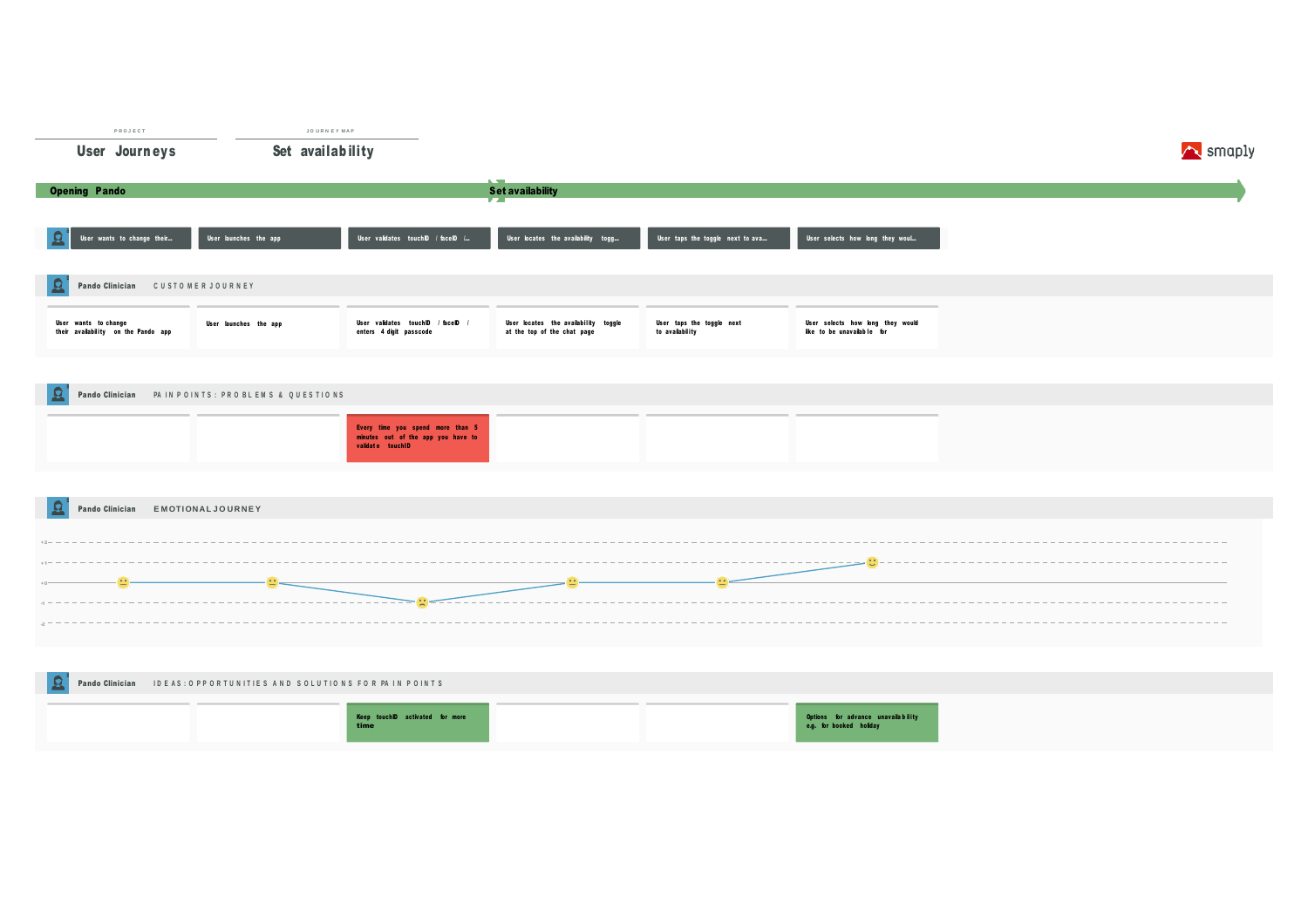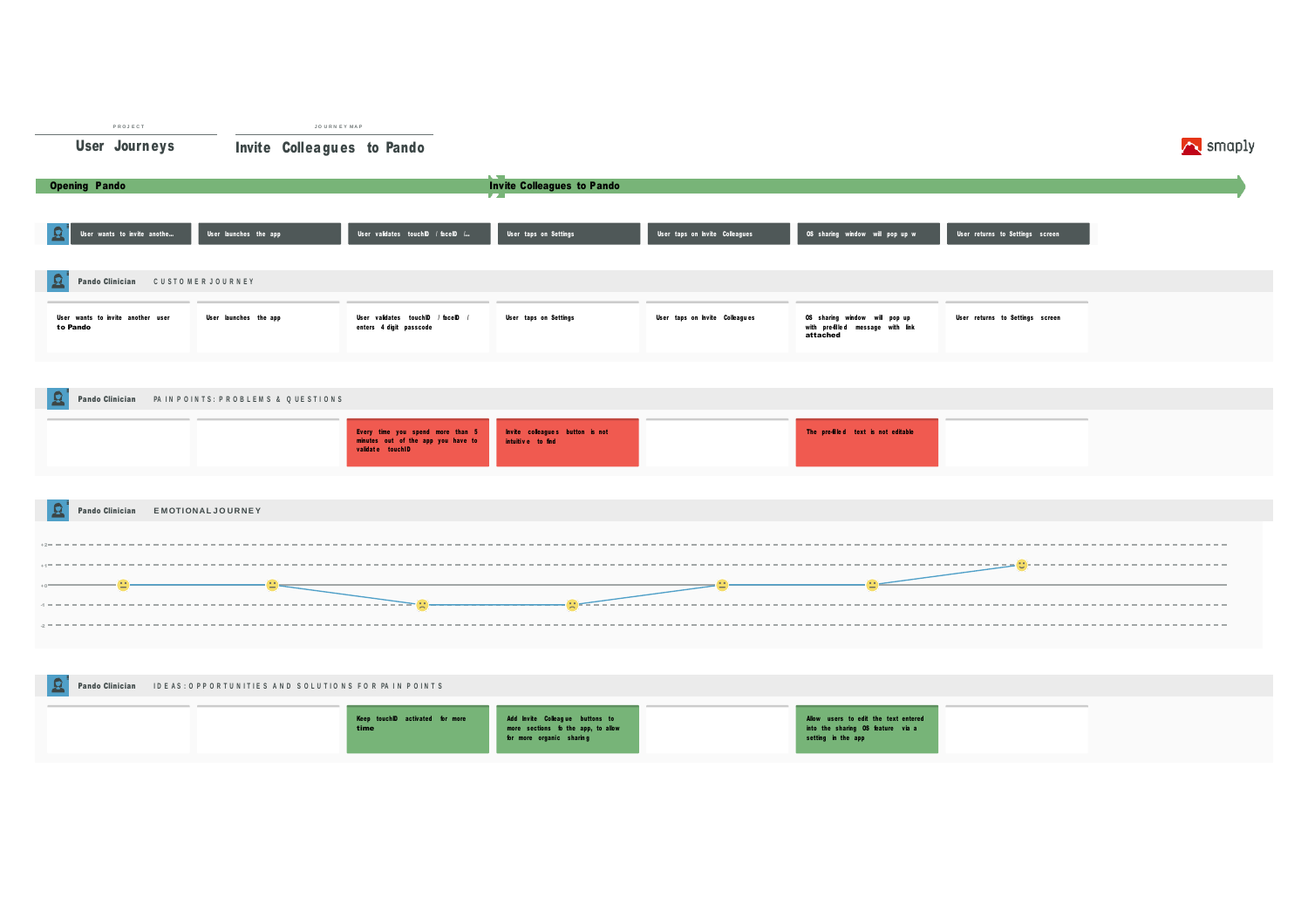| Download in a Pando                                             |                                                                              | A.M.<br><b>Onboarding</b>           |                              |                                                                                     |                                                                     |                                                                                            |               |                      |                                    |                                     |                                                                                              |                                                     |                              |                                                                                    |                                           |                               |
|-----------------------------------------------------------------|------------------------------------------------------------------------------|-------------------------------------|------------------------------|-------------------------------------------------------------------------------------|---------------------------------------------------------------------|--------------------------------------------------------------------------------------------|---------------|----------------------|------------------------------------|-------------------------------------|----------------------------------------------------------------------------------------------|-----------------------------------------------------|------------------------------|------------------------------------------------------------------------------------|-------------------------------------------|-------------------------------|
|                                                                 |                                                                              | <b>Der ges Reb forth first time</b> | Use top Oct Setel            | Use other their enal attress                                                        | XXS cars are directed to XXS S                                      | <b>Cars tids ages</b> to the Acopta                                                        | the cota Rt   | <b>Dar cettes 20</b> | Der is sied to eder their first    | . User is stad to educ their last a | the lankel toutet this six.                                                                  | User enters their speciality (free                  | User select their ergonazion | Use is add to other that make                                                      | holds consists soon, we gu                | The seles on the dat none     |
| $\boxed{D}$ and $D$                                             | <b>CUSTOMERJOURNEY</b>                                                       |                                     |                              |                                                                                     |                                                                     |                                                                                            |               |                      |                                    |                                     |                                                                                              |                                                     |                              |                                                                                    |                                           |                               |
| User hears of Pands, ons invited<br>to join Pando by acolleague | User opens their phones ap-<br>ators, and downloads Pardo                    | User opens Panto for thefirst time  | <b>User taps Get Started</b> | User enters their emil adlress<br>into the app                                      | NHS users are dieded to NHS<br>880                                  | Users ticks agreeto the<br>Acceptable Use Polcy and Privacy<br>Policy, then presses Accept | User create R | User confirms RN     | User is asket to enter their first | User is asked to enter their lat    | User is asked to select their rde<br>from a list                                             | User enters their speciality/free-<br>texth         | User select the romisation   | User is asked toenter their mobile<br>numbe                                        | Rofilecompletescreen user<br>presses stat | User anives onthe clut screen |
|                                                                 |                                                                              |                                     |                              |                                                                                     |                                                                     |                                                                                            |               |                      |                                    |                                     |                                                                                              |                                                     |                              |                                                                                    |                                           |                               |
|                                                                 | has diste PAINPOINTS: PROBLEMS & QUESTIONS                                   |                                     |                              |                                                                                     |                                                                     |                                                                                            |               |                      |                                    |                                     |                                                                                              |                                                     |                              |                                                                                    |                                           |                               |
|                                                                 |                                                                              |                                     |                              | <b>Incorrectly entered email</b><br>addresses can slow down of<br>impede onboarding |                                                                     | <b>Tickboxes are smal and ide to</b><br>press first time                                   |               |                      |                                    |                                     | Limited number of plesin thelist.<br>no free text option                                     |                                                     |                              | Some users uncomorbite with<br>adding their phone number                           |                                           |                               |
|                                                                 |                                                                              |                                     |                              |                                                                                     |                                                                     |                                                                                            |               |                      |                                    |                                     |                                                                                              |                                                     |                              |                                                                                    |                                           |                               |
| <b>D</b> Ma Gisla EMOTIONALJOURNEY                              |                                                                              |                                     |                              |                                                                                     |                                                                     |                                                                                            |               |                      |                                    |                                     |                                                                                              |                                                     |                              |                                                                                    |                                           |                               |
|                                                                 | and the same of                                                              |                                     |                              |                                                                                     |                                                                     |                                                                                            |               |                      |                                    |                                     |                                                                                              |                                                     |                              |                                                                                    |                                           |                               |
|                                                                 |                                                                              |                                     |                              |                                                                                     |                                                                     |                                                                                            |               |                      |                                    |                                     |                                                                                              |                                                     |                              |                                                                                    |                                           |                               |
|                                                                 | <b>but</b> Disting <b>IDEAS: OPPORTUNITIES AND SOLUTIONS FOR PAIN POINTS</b> |                                     |                              |                                                                                     |                                                                     |                                                                                            |               |                      |                                    |                                     |                                                                                              |                                                     |                              |                                                                                    |                                           |                               |
|                                                                 |                                                                              |                                     |                              | Users can be asked to colim<br>their email address is correct<br>before entering    | <b>Familiar login experience shald</b><br>improve onboarding pocess | Allow the text labdlingthe tickbox<br>to be pressed as well as the<br>tickbox              |               |                      |                                    |                                     | New roles addedbased onuse:<br>feedback, but limited number<br>allows for uniformity between | Allows for customtext nd allowd<br>in previous step |                              | Increase visibility of the skp bitc<br>to alert users the step is not<br>sandatory |                                           |                               |

 $\curvearrowright$  smaply

User Journeys

**Onboarding**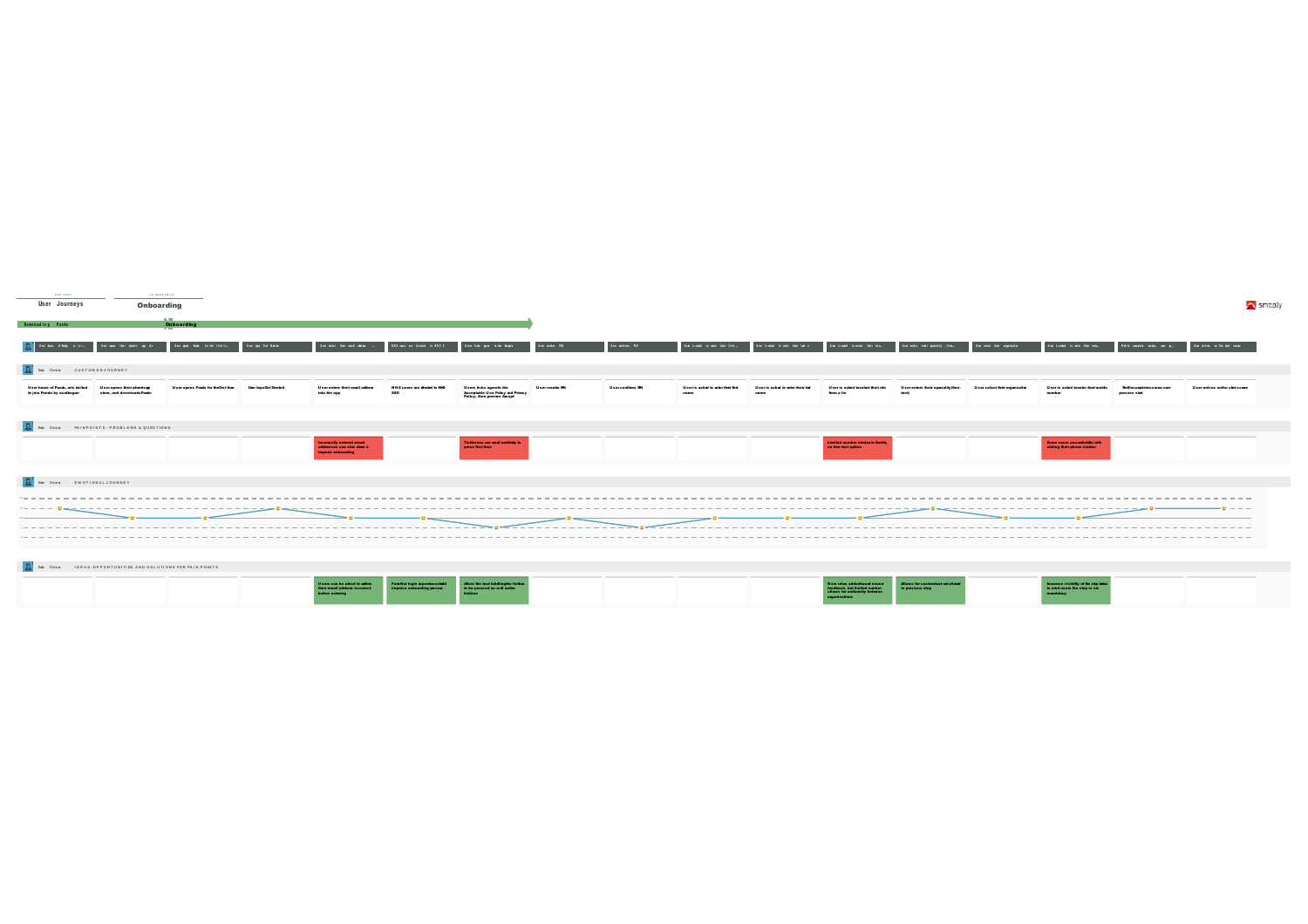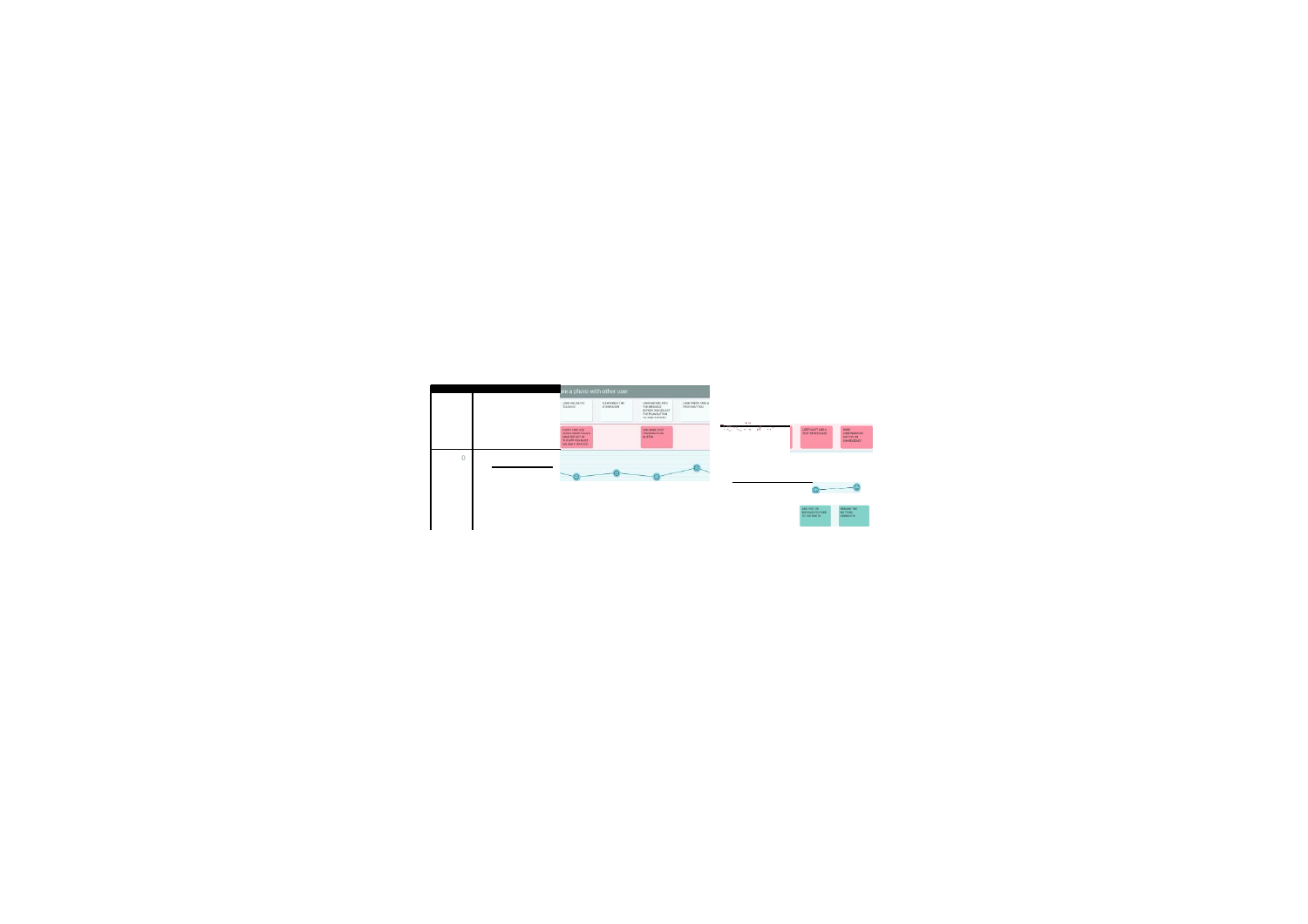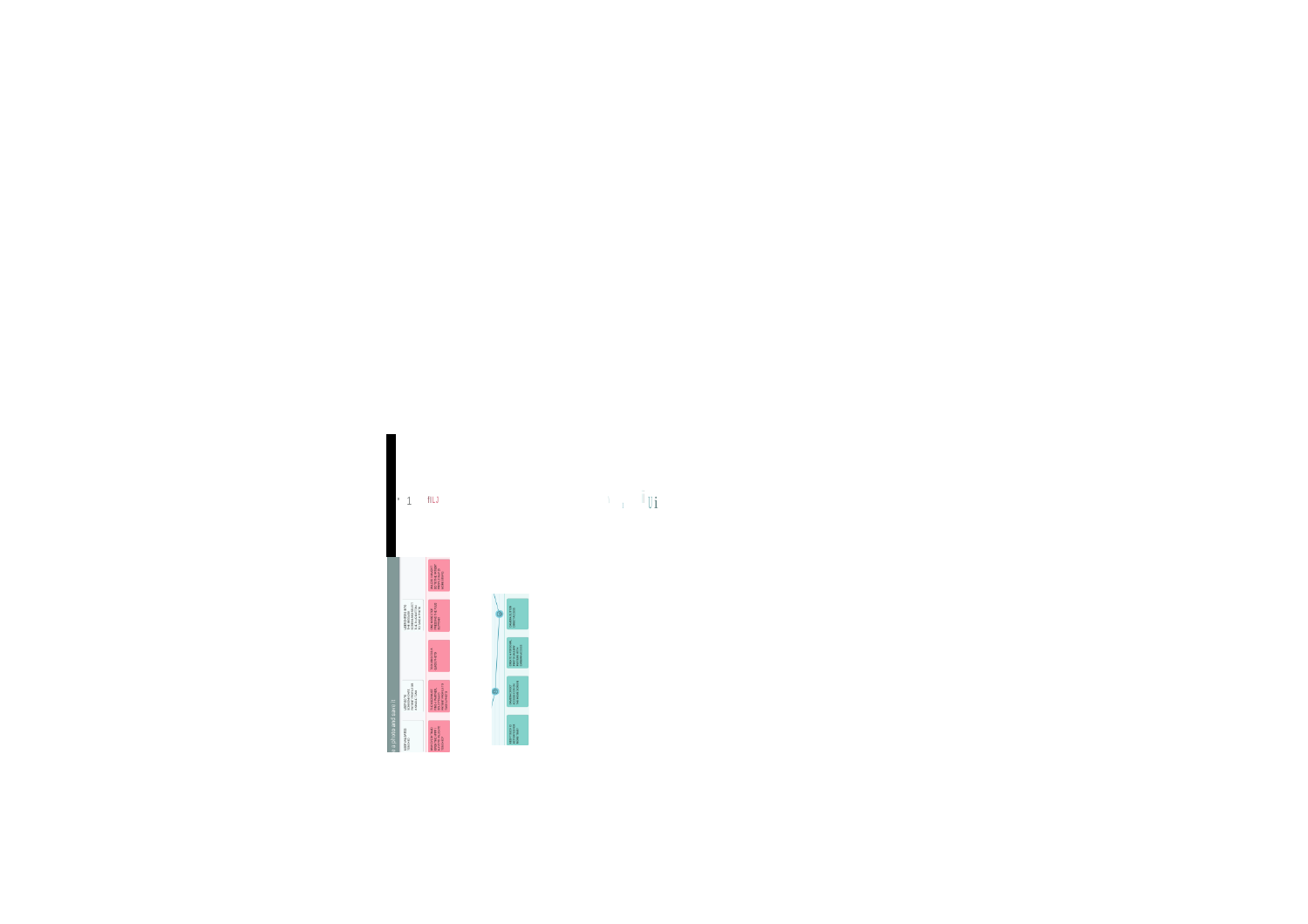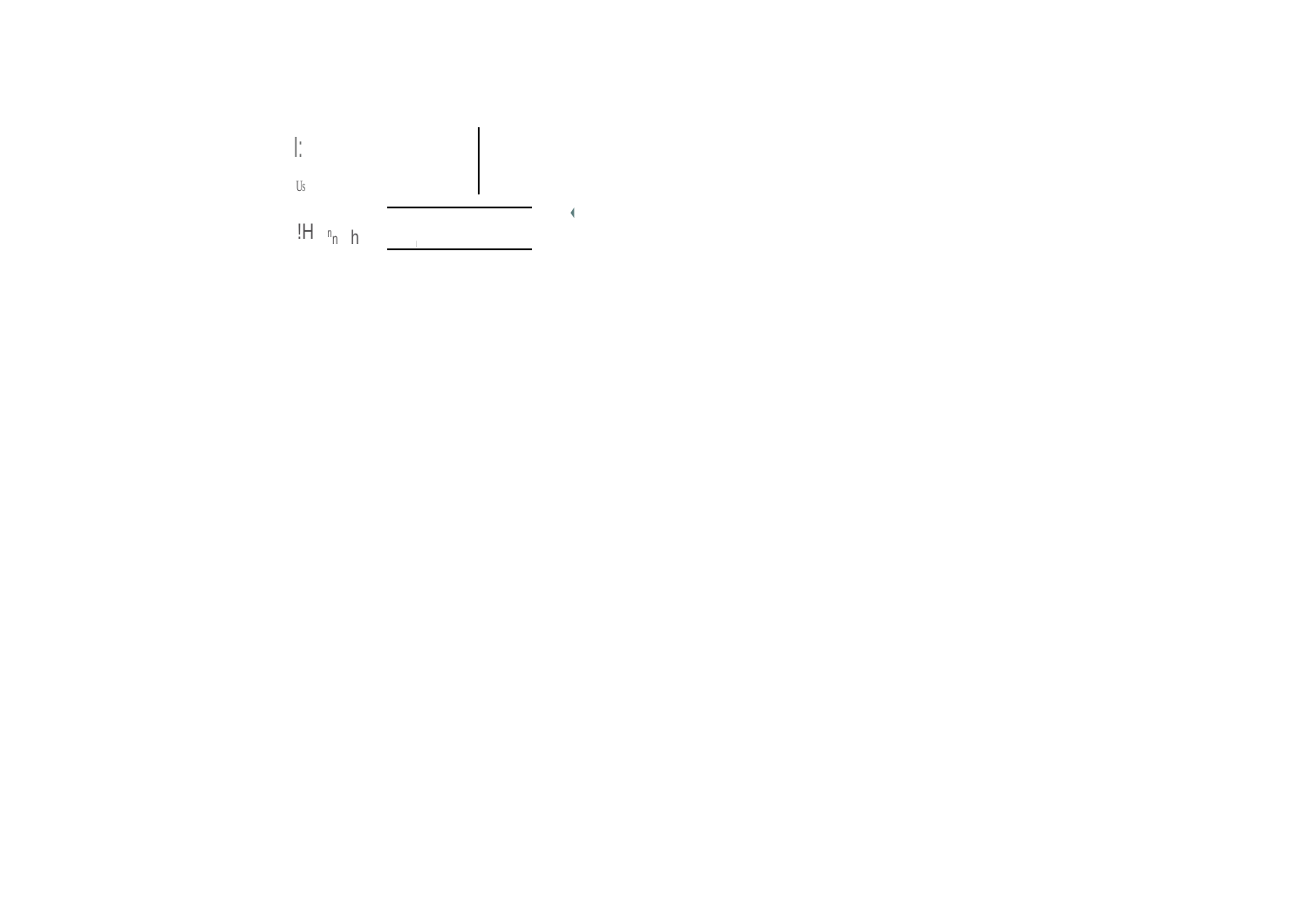